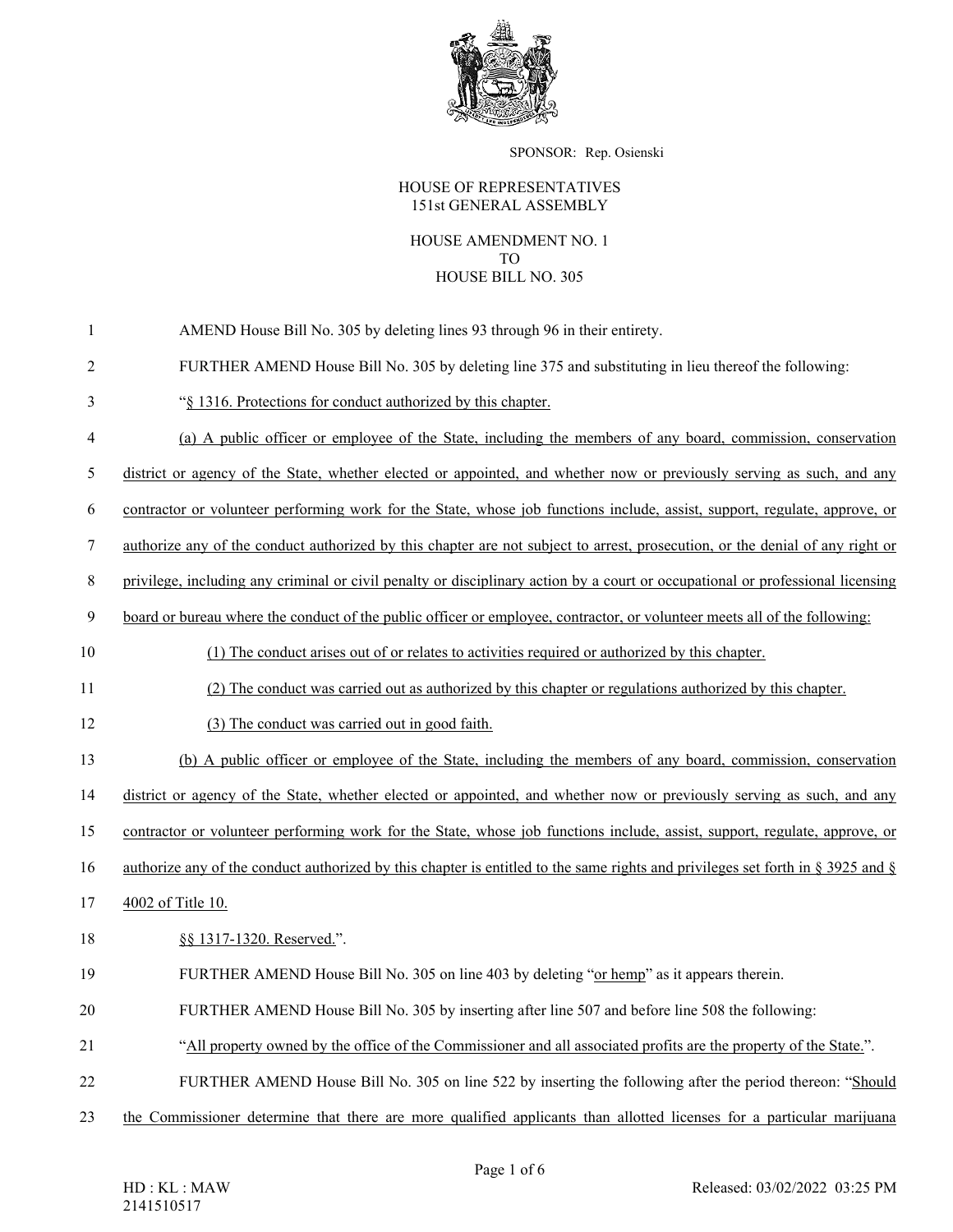| 24 | establishment, the Commissioner shall employ a lottery system to determine which of the qualified applicants receive a       |
|----|------------------------------------------------------------------------------------------------------------------------------|
| 25 | license.".                                                                                                                   |
| 26 | FURTHER AMEND House Bill No. 305 on line 659 and 660 by deleting "peace or police officer" as it appears                     |
| 27 | therein and substituting in lieu thereof "law enforcement officer".                                                          |
| 28 | FURTHER AMEND House Bill No. 305 by deleting lines 712 through 721 and substituting in lieu thereof the                      |
| 29 | following:                                                                                                                   |
| 30 | $\degree$ (b)(1) A marijuana cultivation facility shall pay the Commissioner biennially for a marijuana cultivation facility |
| 31 | license as set forth in this subsection (b). A marijuana cultivation facility licensee must renew the license bienially by   |
| 32 | paying the fee set forth in this subsection (b) and by providing documentation of a labor peace agreement.                   |
| 33 | (2) The license fee is based on the cannabis plant grow canopy area, which is calculated as follows:                         |
| 34 | a. Square footage of a cannabis plant grow can opy area is measured horizontally starting from the                           |
| 35 | outermost point of the furthest plant in a cannabis plant grow canopy area and continuing around the outside of all          |
| 36 | plants located within the cannabis plant grow canopy area.                                                                   |
| 37 | b. If a vertically tiered or shelving system is included in the cultivation area, the surface area of each tier              |
| 38 | or shelf must be included in calculating the cannabis plant grow canopy area. Vertical tiers or shelving systems             |
| 39 | may not exceed 24 feet in height.                                                                                            |
| 40 | c. A cannabis plant grow can opy area is the total square feet in which a cannabis cultivator plants and                     |
| 41 | grows cannabis plants, and does not include areas exclusively used for harvesting, drying, curing, packaging,                |
| 42 | labeling, or storing cannabis.                                                                                               |
| 43 | (3) a. For an indoor facility with a cannabis plant grow canopy area equal to or between 2,501 and 7,500                     |
| 44 | square feet or for an outdoor facility with a cannabis plant grow can opy area is equal to or between 1.1 and 2.5 acres,     |
| 45 | the fee is $$5,000$ .                                                                                                        |
| 46 | b. For an indoor facility with a cannabis plant grow can opy area between 7,501 and 10,000 square feet or                    |
| 47 | for an outdoor facility with a cannabis plant grow can opy area equal to or between 2.6 and 5 acres, the fee is              |
| 48 | \$7,500.                                                                                                                     |
| 49 | c. For an indoor facility with a cannabis plant grow canopy area equal to or greater than 10,001 square                      |
| 50 | feet or for an outdoor facility with a cannabis plant grow canopy area equal to or greater than 5.1 acres, the fee is        |
| 51 | $$10,000."$ .                                                                                                                |
| 52 | FURTHER AMEND House Bill No. 305 on line 722 and 723 by deleting "wholesale purchase" as it appears                          |
| 53 | thereon and substituting in lieu thereof "sale pursuant to subsection (a) of this section".                                  |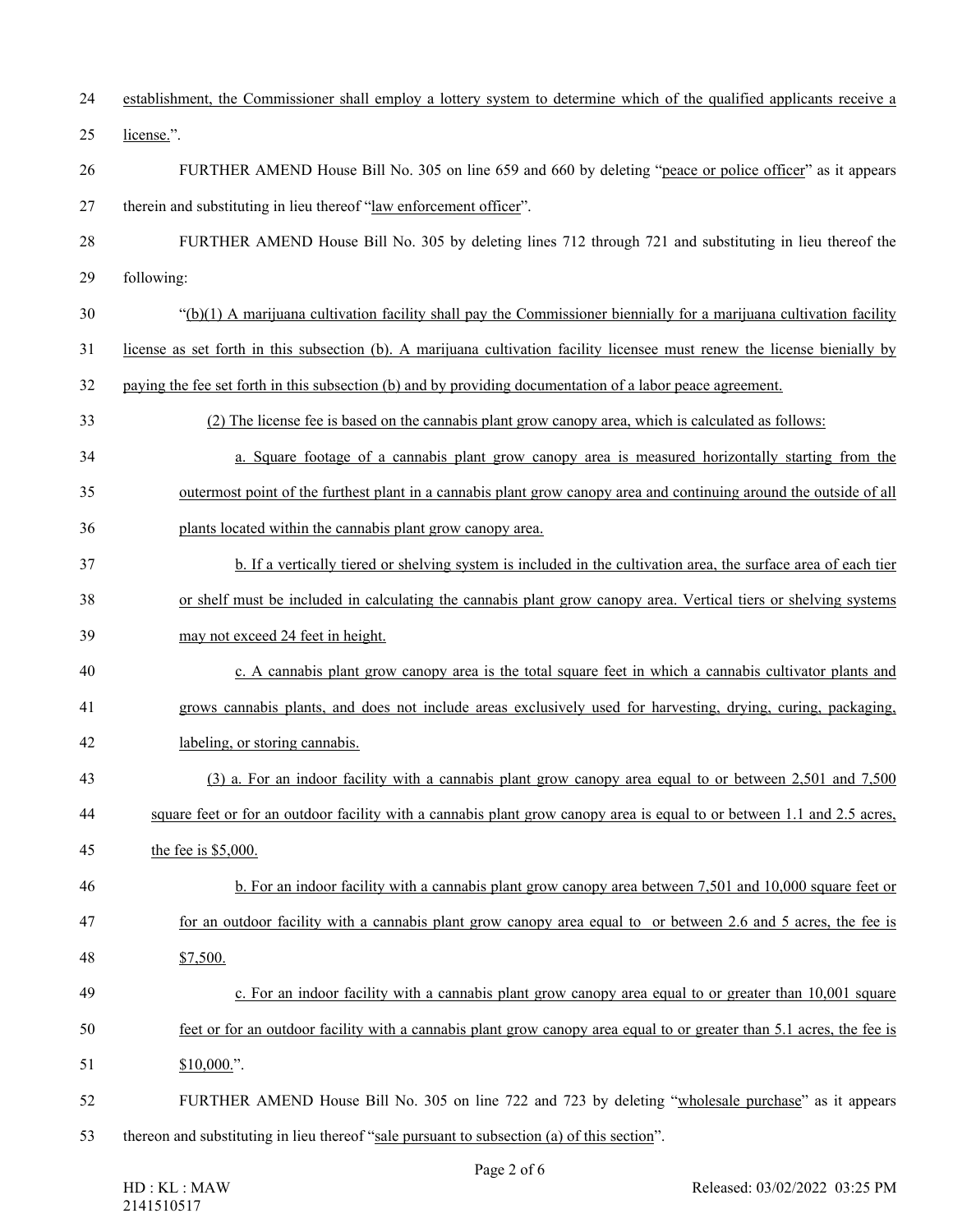| 54 | FURTHER AMEND House Bill No. 305 on line 735 by deleting "§ 1331(a)(3)b." as it appears thereon and                    |
|----|------------------------------------------------------------------------------------------------------------------------|
| 55 | substituting in lieu thereof " $§ 1331(a)(3)c$ .".                                                                     |
| 56 | FURTHER AMEND House Bill No. 305 on line 813 by deleting "§ 1328" as it appears thereon and substituting in            |
| 57 | lieu thereof "§ 1336 of this title".                                                                                   |
| 58 | FURTHER AMEND House Bill No. 305 on line 846 by deleting "and" as it appears therein and substituting in               |
| 59 | lieu thereof "or".                                                                                                     |
| 60 | FURTHER AMEND House Bill No. 305 on line 878 and 882 by deleting "subsection (c) of" as it appears thereon.            |
| 61 | FURTHER AMEND House Bill No. 305 on line 957 by inserting after "Subchapter VI" as it appears thereon, the             |
| 62 | following: ", Chapter 5".                                                                                              |
| 63 | FURTHER AMEND House Bill No. 305 on line 981 by deleting "for consumption on or off the premises" as it                |
| 64 | appears therein.                                                                                                       |
| 65 | FURTHER AMEND House Bill No. 305 on line 1036 by deleting " $Tr$ " as it appears therein and substituting in lieu      |
| 66 | thereof "or".                                                                                                          |
| 67 | FURTHER AMEND House Bill No. 305 on line 1065 by deleting "subsection (d)" and substituting in lieu thereof            |
| 68 | "subsection (c)".                                                                                                      |
| 69 | FURTHER AMEND House Bill No. 305 by deleting "Department of Finance" as it appears on lines 1098 and 1122              |
| 70 | and substituting in lieu thereof "Commissioner".                                                                       |
| 71 | FURTHER AMEND House Bill No. 305 by deleting lines 1201 and 1202 in their entirety and substituting in lieu            |
| 72 | thereof the following:                                                                                                 |
| 73 | "(b) A person who violates this section is subject to a civil penalty of up to \$1,000 and may be charged the costs of |
| 74 | an enforcement action.".                                                                                               |
| 75 | FURTHER AMEND House Bill No. 305 by deleting lines 1213 and 1214 in their entirety and substituting in lieu            |
| 76 | thereof the following:                                                                                                 |
| 77 | "(c) A person who violates this section is subject to a civil penalty of not less than \$50 nor more than \$500."      |
| 78 | FURTHER AMEND House Bill No. 305 by deleting lines 1215 through 1218 in their entirety and substituting in             |
| 79 | lieu thereof:                                                                                                          |
| 80 | "§ 1386. [Reserved]".                                                                                                  |
| 81 | FURTHER AMEND House Bill No. 305 by deleting lines 1233 through 1236 in their entirety and substituting in             |
| 82 | lieu thereof the following:                                                                                            |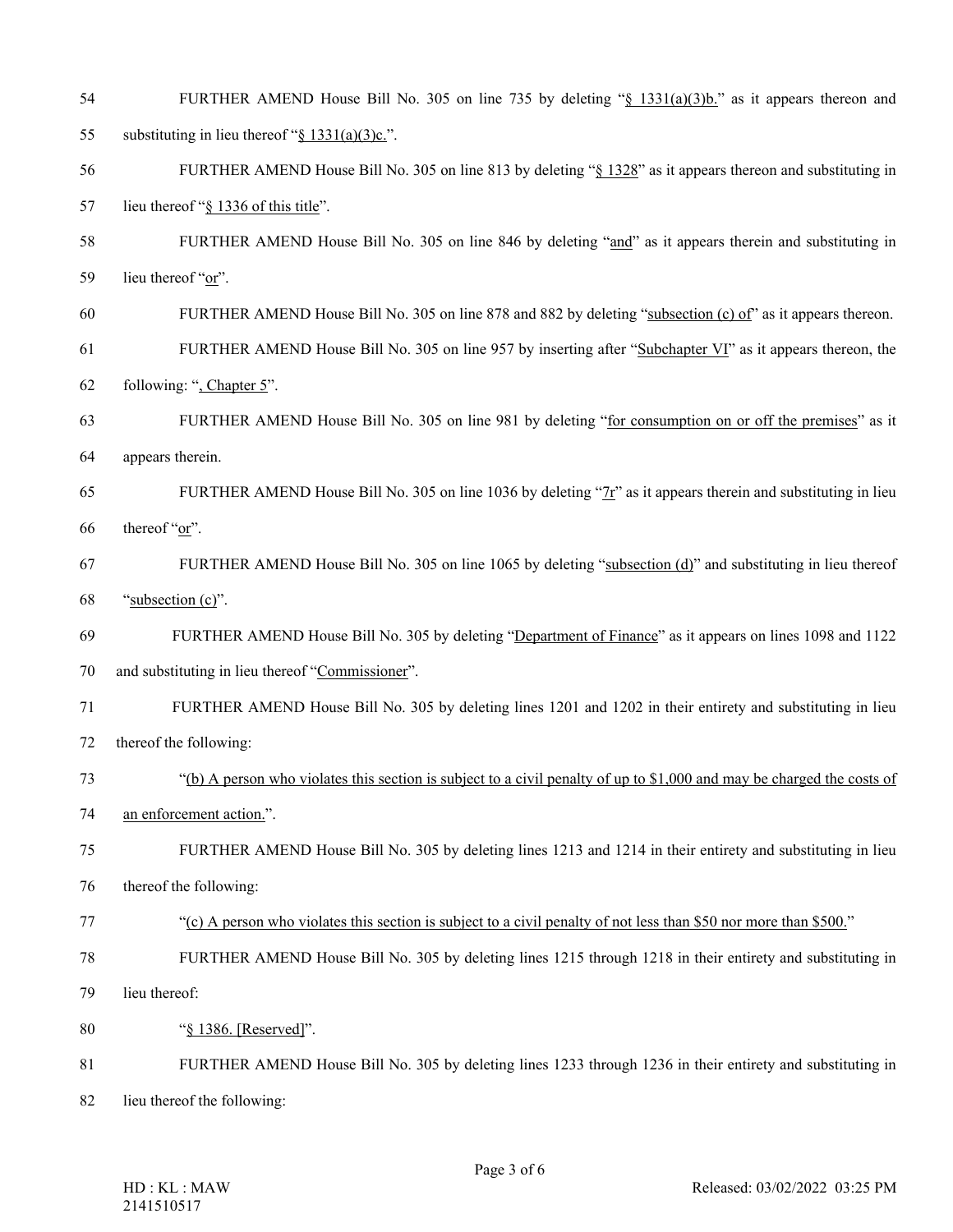| 83  | "(2) To the administrative costs and expenses of the Department of Justice incurred to administer the Justice                 |
|-----|-------------------------------------------------------------------------------------------------------------------------------|
| 84  | Reinvestment Fund.                                                                                                            |
| 85  | (3) After the payment under paragraphs $(a)(1)$ and $(2)$ of this section, and the transfer to the Justice                    |
| 86  | Reinvestment Fund set forth in § 1387(a)(2)of this title, any remainder shall be appropriated as determined by the            |
| 87  | General Assembly.".                                                                                                           |
| 88  | FURTHER AMEND House Bill No. 305 by deleting lines 1254 through 1258 in their entirety and substituting in                    |
| 89  | lieu thereof the following:                                                                                                   |
| 90  | "§ 1903. Computation of taxable income.                                                                                       |
| 91  | (a) The "entire net income" of a corporation for any income year means the amount of its federal taxable income               |
| 92  | for such year as computed for purposes of the federal income tax increased by:                                                |
| 93  | (1) Any interest income (including discount) on obligations issued by states of the United States or political                |
| 94  | subdivisions thereof other than this State and its subdivisions, and                                                          |
| 95  | (2) The amount of any deduction allowed for purposes of the federal income tax pursuant to $\S$ 164 of the                    |
| 96  | Internal Revenue Code (26 U.S.C. § 164) for taxes paid on, or according to or measured by, in whole or in part, such          |
| 97  | corporation's net income or profits, to any state (including this State), territory, county or political subdivision thereof, |
| 98  | or any tax paid in lieu of such income tax, and its federal taxable income shall be further adjusted by eliminating:          |
| 99  | j. An amount equal to the ordinary and necessary business expenses paid or incurred for the taxable year                      |
| 100 | by a marijuana business operating pursuant to Chapter 13 of Title 4 or Chapter 49A of Title 16, which is                      |
| 101 | disallowed as a deduction for federal purposes pursuant to $\S 280E$ of the Internal Revenue Code.".                          |
| 102 | FURTHER AMEND House Bill No. 305 by inserting after line 1258 and before line 1259 the following and                          |
| 103 | redesignating accordingly:                                                                                                    |
| 104 | Section 7. Amend Subchapter II, Chapter 16, Title 30 of the Delaware Code by making deletions as shown by                     |
| 105 | strike through and insertions as shown by underline as follows:                                                               |
| 106 | "\\$ 1625. Special rules for certain tax deductions for pass-through entities.                                                |
| 107 | (a) Definitions. As used in this section:                                                                                     |
| 108 | (1) "Qualified business" means a pass-through entity operating a marijuana establishment pursuant to Chapter                  |
| 109 | 13 of Title 4 or Chapter 49A of Title 16.                                                                                     |
| 110 | (2) "Qualified expenses" mean the ordinary and necessary business expenses paid or incurred for the taxable                   |
| 111 | year in carrying on a qualified business, which are disallowed as a deduction for federal purposes pursuant to $\S 280E$ of   |
| 112 | the Internal Revenue Code.                                                                                                    |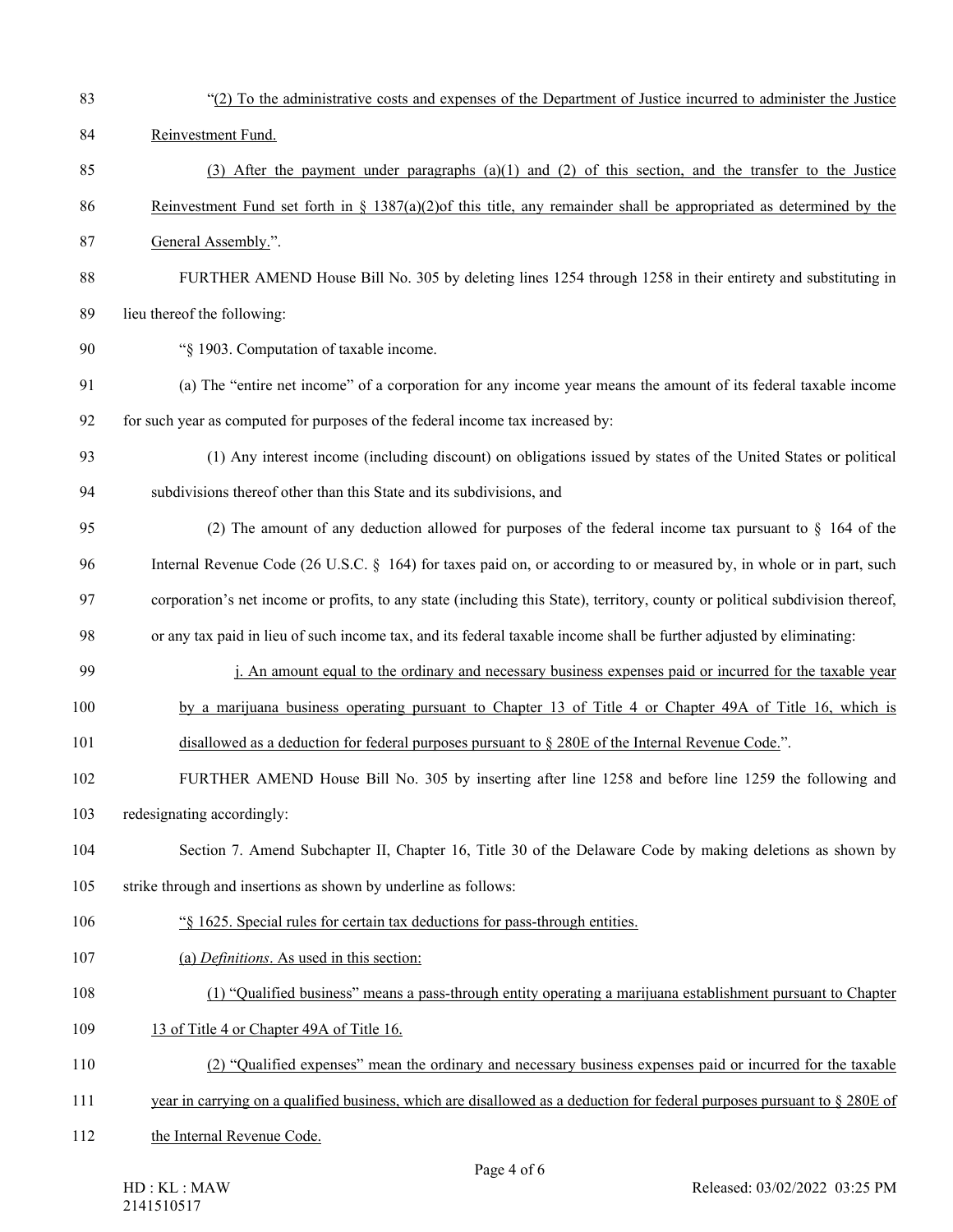## 113 (b) *Deduction*. A pass-through entity operating a qualified business may deduct its qualified expenses in

114 computing its total income.

115 Section 8. Amend § 581, Title 30 of the Delaware Code by making deletions as shown by strike through and 116 insertions as shown by underline as follows:

117 § 581. Inspection of returns by federal, state and local officials.

118 (b) Notwithstanding any other provision of this section or § 368 of this title, the Director is specifically authorized 119 to enter into an agreement with the Department of Labor, the Office of the State Bank Commissioner, the Department of 120 Natural Resources and Environmental Control, the Division of Motor Vehicles, the Division of Alcohol and Tobacco 121 Enforcement, the Division of Medicaid and Medical Assistance, the Enhanced 911 Emergency Service Board, the 122 Marijuana Commissioner, or the Alcoholic Beverage Control Commissioner to provide for the inspection of any tax return 123 filed under this title (other than Chapters 30, 51, and 52) or under Title 4; provided, however, that such inspection shall be 124 pursuant to the Department of Labor's duties under Title 19, the Office of the State Bank Commissioner's duties under 125 Title 5, the Department of Natural Resources and Environmental Control's duties under Title 7, the Division of Motor 126 Vehicles' duties under Title 21, the Division of Alcohol and Tobacco Enforcement's duties under Titles 4 and 11, the 127 Division of Medicaid and Medical Assistance's duties under Title 16, the Enhanced 911 Emergency Service Board's duties 128 under Title 16, the Marijuana Commissioner's duties under Title 4, or the Alcoholic Beverage Control Commissioner's 129 duties under Title 4, and may be subject to such additional requirements as may be imposed by the Director.

- 130 Section 9. Amend § 2901, Title 30 of the Delaware Code by making deletions as shown by strike through and
- 131 insertions as shown by underline as follows:
- 132 § 2901. Definitions.
- 133 As used in this chapter:
- 134 (8) "Gross receipts":

135 a. In the case of a retailer, "gross receipts" includes total consideration received for all goods sold or 136 services rendered within this State, but shall not include tobacco products taxes or motor fuel taxes paid or payable 137 to the State under Part IV of this title-title, marijuana products taxes paid or payable to the Statue under Title 4, or 138 gasoline and special fuel taxes paid or payable to the federal government under Internal Revenue Code § 4041 [26 139 U.S.C. § 4041] or § 4081 [26 U.S.C. § 4081]; or receipts derived from the sale of petroleum products provided 140 such products were sold to the retailer by a person who is licensed under this chapter and such sale is described in 141 the definition of "gross receipts" with regard to such person.".